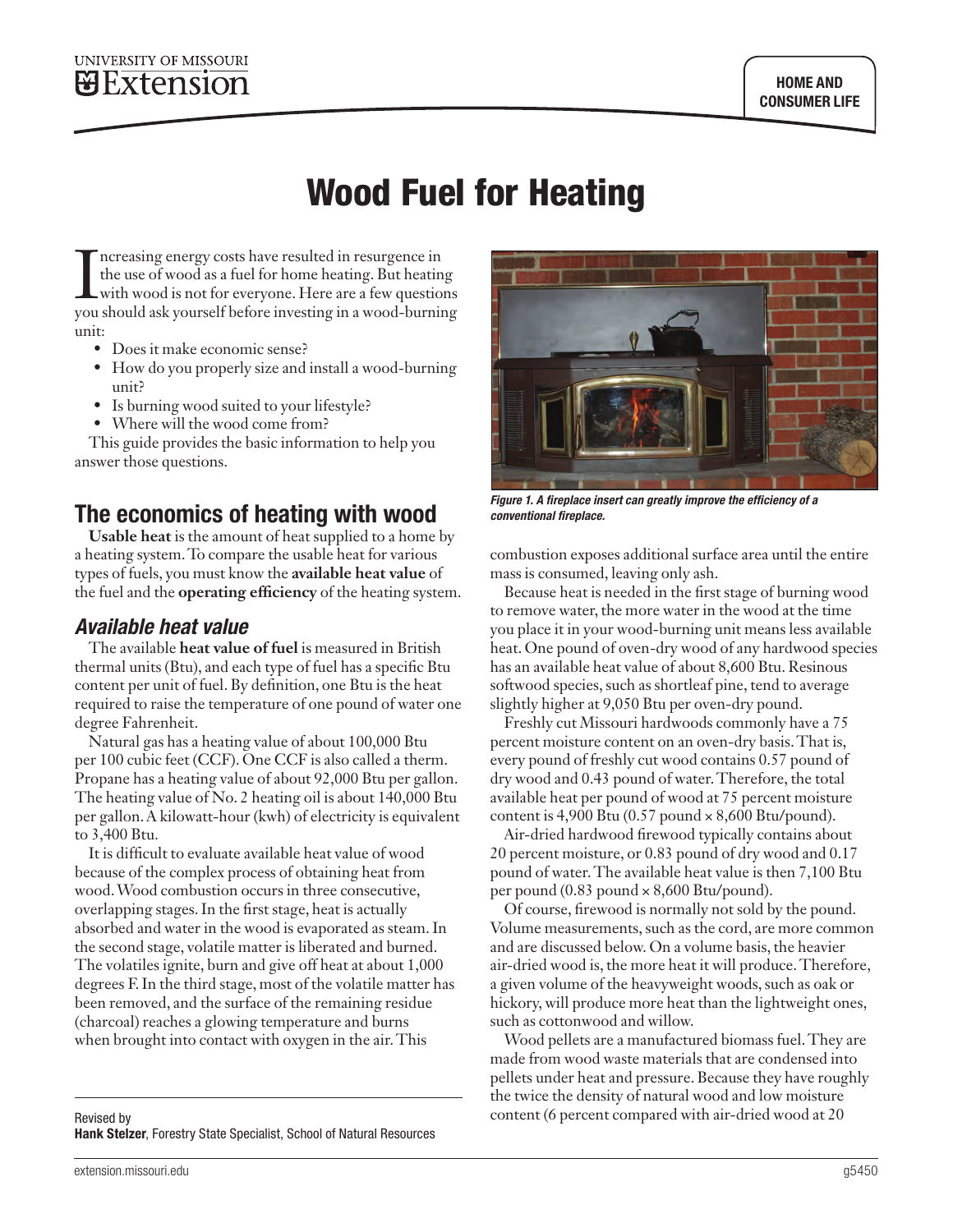percent), pellets have a higher energy content than air-dried firewood, roughly 7,750 Btu per pound.

#### *Operating efficiency*

The **operating efficiency of a heating system** is a measure of how effective the system is at transferring the energy in the fuel into usable heat. It is normally given as a percentage. Operating efficiency will vary from unit to unit, depending on such factors as design, operation and maintenance.

The American Society of Heating, Refrigeration, and Air Conditioning Engineers (ASHRAE) Systems Handbook estimates 70 to 80 percent efficiency for fuelfired equipment. Newer, high-efficiency units may reach efficiencies as high as 95 percent. If you have upgraded your heating system and wish to compare, use the efficiency rating of your system. The conversion of electricity to heat is assumed to be 100 percent efficient.

Depending upon the type of wood-fired heating unit, operating efficiencies may range from 10 to 90 percent.

The **conventional fireplace** is the most common wood heating unit. Traditional masonry fireplaces, however, are designed more for show and should not be considered heating devices. Traditional fireplaces draw in as much as 300 cubic feet per minute (cfm) of room-heated air for combustion, and then send it straight up the chimney. As a result, this heating unit has a dismal operating efficiency of about 10 percent, and in some cases can even have a negative efficiency!

A **fireplace insert** is designed to fit into an existing conventional fireplace (Figure 1) to increase its operating efficiency, in some cases up to 40 percent. Inserts come in two distinct styles. One style uses a series of hollow C-shaped tubes to circulate room air around the fire. The other style uses an airtight steel firebox similar to an airtight stove. Before choosing this type of wood-heating unit, have a professional installer examine the fireplace and chimney to determine if they are suitable for an insert.

**Convective fireplaces** are designed to include the fireviewing benefits of a traditional fireplace with efficiencies of a wood stove. A convective fireplace is a fabricated metal fireplace with a double wall around the firebox. Room air is drawn in through vents under the firebox, heated through a heat exchanger, and sent back into the house either through vents at the top of the fireplace or through ducts leading to nearby rooms. Some of these fireplaces are approved to route heated air to a basement auxiliary fan. The air then travels through ducts to other rooms in the house. A convective fireplace needs a dedicated supply of outside air for combustion; otherwise its operating efficiency is reduced to little better than a traditional fireplace. These units have an average operating efficiency of 40 percent.

**Airtight stoves** have an airtight firebox with carefully sealed joints and door openings. The only air allowed into the firebox must come through the air inlet openings. These openings are carefully controlled by dampers. Because the amount of air entering the firebox can be controlled, airtight stoves have relatively high operating

efficiency, averaging 55 percent. Franklin stoves, parlor stoves and old-fashioned potbelly stoves are examples of **non-airtight stoves**. These wood-burning units have operating efficiencies of about 25 percent.

An **advanced combustion wood stove** has several components that help it burn combustible gases, as well as particulates, before they can exit the chimney. Components include a metal channel that heats secondary air and feeds it into the stove above the fire. This heated oxygen helps burn the volatile gases above the flames without slowing combustion. Many older stoves have only one air source below the wood; the secondary air source in advanced combustion stoves offers oxygen to the volatile gases escaping above the fire. With enough oxygen, the heated gases burn as well. In addition, the firebox is insulated, which reflects heat back to it, ensuring that the turbulent gases stay hot enough to burn. New advanced combustion stoves have advertised efficiencies of 60 to 72 percent.

**Centralized wood heaters** use wood gasification technology that burns both the wood fuel and the associated combustible gases, making them up to 80 percent efficient. In addition, systems are available that can switch to oil or gas if the fire goes out.

M**asonry heaters,** also known as a Russian, Siberian or Finnish fireplaces, include a firebox, a large masonry mass (such as bricks) and long, twisting smoke channels that run through the masonry mass. The firebox is lined with firebrick, refractory concrete or similar materials that can handle temperatures of over 2,000 degrees F (1,093 degrees C). A small, hot fire built once or twice a day releases heated gases into the long masonry heat tunnels. The masonry absorbs the heat and then slowly releases it into the house over 12 to 20 hours. The only disadvantage of a masonry heater is that it cannot provide heat quickly from a cold start. Masonry heaters commonly reach a combustion efficiency of 90 percent.

A **pellet stove** burns small, wood pellets that look like rabbit feed (Figure 2). The pellets are stored in a hopper until they are needed for burning. A feeder device, which turns like a large screw, drops a few pellets at a time into the combustion chamber for burning. How quickly pellets are fed to the burner determines the heat output. More advanced models have a small computer and thermostat to govern the pellet feed rate. These heating units have combustion efficiencies as high as 85 percent.

#### *Fuel replacement cost*

Table 1 shows the amount of various replacement fuels needed to equal the amount of usable heat released from burning one cord of air-dried (to 20 percent moisture content) hardwood firewood, containing 80 solid cubic feet of wood with an average density of 40 pounds per cubic foot (similar to a cord of oak or hickory firewood), in a woodburning unit with an operating efficiency of 50 percent.

To determine the economic relationship of wood to fossil fuels and electricity, simply multiply the unit cost of the replacement fuel by the appropriate energy equivalent. This calculation gives the approximate value of wood as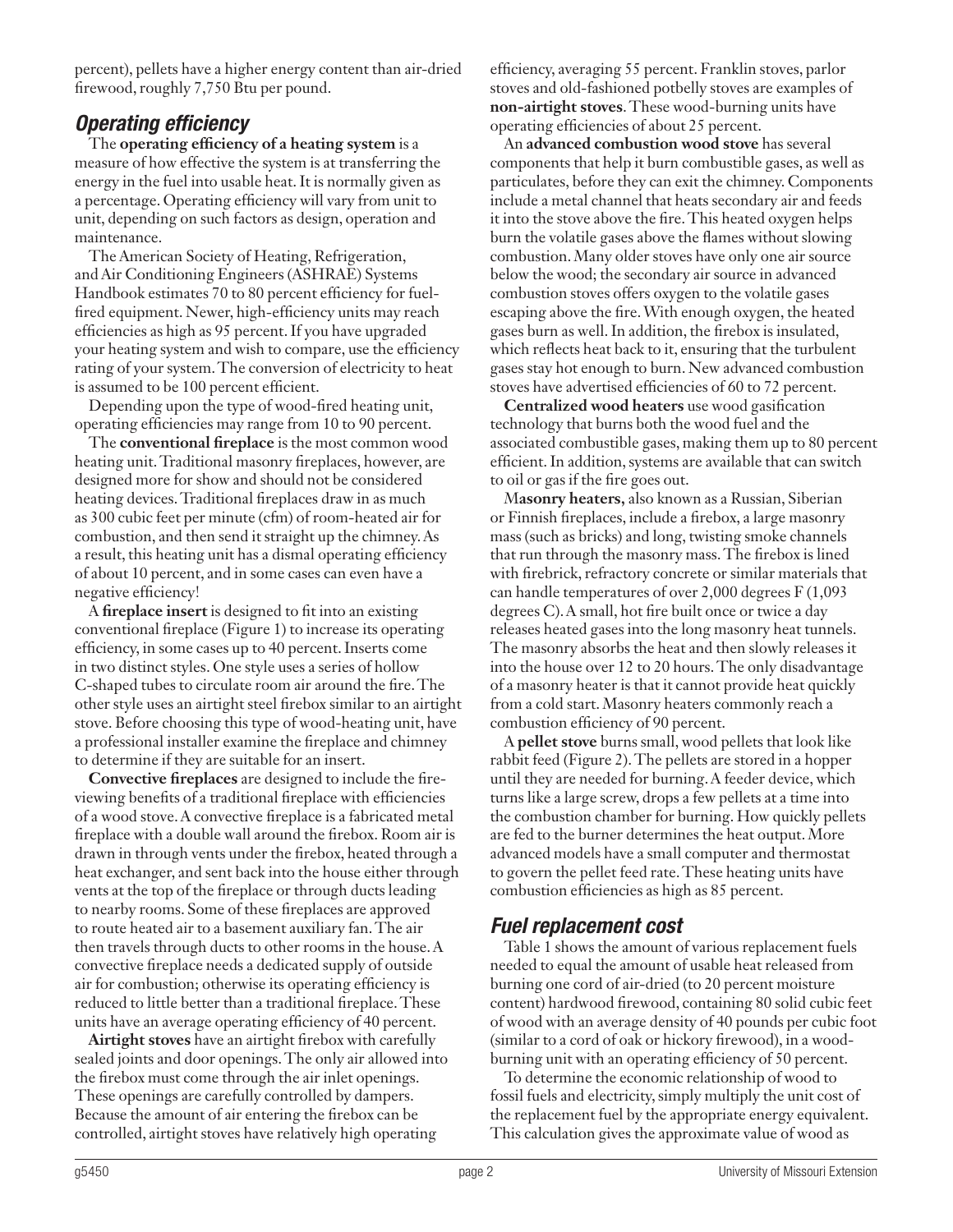

*Figure 2. Pellet stoves are efficient wood-burning units that burn pellets of compressed sawdust.*

*Table 1. Amounts of various fossil fuels and electricity needed to equal the usable heat released from one cord of firewood.1*

| <b>Replacement fuel</b>        | <b>Energy equivalent</b> |
|--------------------------------|--------------------------|
| No. 2 heating oil <sup>2</sup> | 108 gallons              |
| Propane <sup>3</sup>           | 165 gallons              |
| Natural gas <sup>4</sup>       | 150 therms               |
| Electricity <sup>5</sup>       | 3,341 kwh                |

<sup>1</sup> Based on 11.4 million available Btu/cord of hardwood firewood and 50% unit operating efficiency. One cord contains 80 solid cubic feet of wood, air-dried to 20% moisture content with an average density of 40 lb/ft<sup>3</sup>. <sup>2</sup> Based on 140,000 available Btu/gal and 75% unit operating efficiency. <sup>3</sup> Based on 92,000 available Btu/gal and 75% unit operating efficiency. <sup>4</sup> Based on 1 million available Btu/therm and 75% unit operating efficiency. <sup>5</sup> Based on 3,400 available Btu/kwh and 100% unit operating efficiency.

compared with fossil fuels and electricity on a Btu basis, at the stated operating efficiencies. For example, at \$8 per therm, the amount of natural gas needed to provide the usable heat equivalent of a cord of firewood would cost \$120. Similarly, at \$2 per gallon or \$0.08 per kwh, it would cost \$330 or \$267 to purchase an equivalent amount of usable heat from propane or electricity, respectively.

Keep in mind that these are fuel costs only. This basic economic analysis does not consider the purchase price

(and any related financing), installation or any maintenance costs of the heating unit.

## Sizing and installing a heating unit

Today's wood-fired heating units are clean burning, efficient and powerful enough to heat an average-size, modern home. To best provide these benefits, however, a unit must be the proper size for the space to be heated. When a wood-fired unit is too big, people tend to burn fires at a low smolder to avoid overheating, which wastes fuel and is one of the biggest causes of air pollution. When purchasing a heating unit, talk with the dealer about size requirements. Generally, a unit rated at 60,000 Btu can heat up to a 2,000-square-foot home, and a unit rated at 42,000 Btu can heat up to a 1,300-square-foot space.

Before installing a wood-fired heating system, contact your local building codes department, state energy office or state environmental agency about wood-burning regulations that apply in your area. Although cleaner burning than ever before, wood-fired heating units still may emit large quantities of air pollutants, including nitrogen oxides, carbon monoxide, organic gases and particulate matter, many of which have adverse health effects. In many urban and rural areas, smoke from wood burning is a major contributor to air pollution. Because of this, some municipalities restrict wood-fired heating units when the local air quality reaches unacceptable levels; others restrict or ban the installation of wood-burning units in new construction.

If you have an older wood-burning unit, you might want to upgrade to one of the newer units certified by the U.S. Environmental Protection Agency (EPA). All wood-fired heating units sold since 1988 should bear an EPA certification sticker, which is normally located on the back of the unit. These newer units are designed to burn combustible gases and soot particles typically found in the smoke, thereby cleaning the exhaust gas while generating more heat. High-efficiency units not only have lower emissions but also are often safer because complete combustion helps prevent a buildup of flammable chimney deposits called creosote.

For safety and to maximize efficiency, consider having a professional install your wood-burning unit. A professional will evaluate everything from the chimney to floor protection and can help select the best unit to heat your home.

## Other factors to consider

In addition to economics, you should consider other factors before choosing to heat your home with wood. On the positive side, access to a woodlot or some other readily available wood supply will give you a feeling of selfsufficiency. Even if you have to pay someone else for your wood, most likely it will be a woodlot owner or firewood supplier in your area and not some large energy supplier.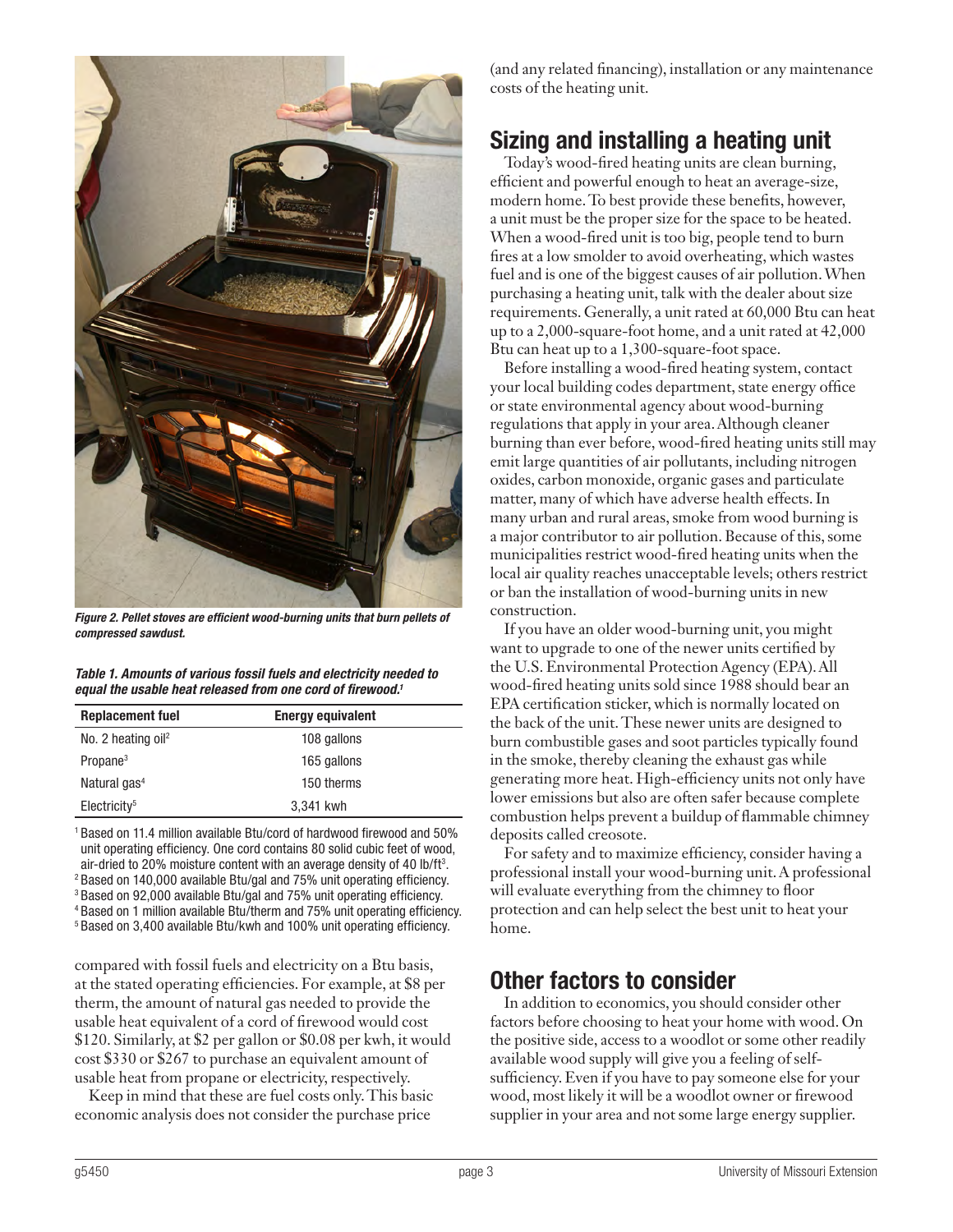On the negative side, there are many inconveniences associated with burning wood. For example:

- Wood is a bulky material, and room for storage is required.
- Dirt, bark and other debris fall from the wood as it is moved through the house or basement and into the wood-burning unit. More dust may also accumulate in the house from burning wood than from burning fossil fuels or using electricity.
- Wood-burning units need frequent refueling. You cannot turn on a valve or switch and then walk away.
- Wood-burning units tend to build up heat and then cool off as the fire dies down. It is difficult to maintain a constant temperature.
- Dried wood burns most efficiently. A full summer is required to thoroughly prepare wood for use after it is cut to length.
- Cutting wood is time-consuming and hard, physical work.
- Much handling is involved in transporting wood from the tree or woodland to the wood-burning unit.

Of course, many of the negative aspects are mitigated if you choose to heat with wood pellets. Pellet stoves have a fuel hopper to store the pellets until they are needed for burning. Most hoppers hold 35 to 130 pounds of fuel, which will last a day or more under normal operating conditions. The exhaust gases are vented by way of a small flue pipe that can be directed out a sidewall or up through the roof.

Pellet stoves usually require refueling only once a day, and because the fuel is compressed and bagged, the operator does not have to lift heavy, dirty logs. Most pellet appliance exteriors (except glass doors) stay relatively cool while operating, reducing the risk of accidental burns. Because pellet stoves burn fuel so completely, very little creosote builds up in the flue, posing less of a fire hazard.

Unfortunately, pellet stoves are more complex than other wood-heating units and have expensive components that can break down. They also require electricity to run fans, controls and pellet feeders. Unless the stove has a back-up power supply, the loss of electric power results in no heat.

## Where will the wood come from?

#### *Buy it*

As mentioned earlier, a common measure of smalldiameter wood suitable for fuel is the standard cord. A standard cord is a stack of wood, bark and air spaces 4 feet high, 4 feet wide, and 8 feet long for a total volume of 128 cubic feet (Figure 3). The amount of wood received will vary somewhat in the way it is stacked. A cord of loosely piled wood will contain less wood than a more uniformly stacked pile.

Actual volume of solid wood in a cord varies from 65 cubic feet for small, crooked sticks, increasing with the size and straightness of the sticks up to about 90 cubic feet. Average for the Midwest region is about 80 cubic feet.

Firewood is frequently sold in quantities less than a cord. A seller may deliver a "face cord" or "rick." A rick is a stack of wood 4 feet high, 8 feet long and a width that varies usually between 18 and 24 inches (Figure 4). Ricks are often sold as cords. So, buyer beware!

Wood is also sold by the pickup truckload. Trucks with a standard bed measuring about 5.5 feet wide by 8 feet long by 20 inches deep, loaded level with the sides will contain



*Figure 3. Standard cord of wood.*



*Figure 4. Face cord or rick.* 

about one-half cord. Trucks with smaller beds 4 feet wide by 6 feet long by 20 inches deep will contain about one-third cord when filled level with the sides of the bed.

Another element of the wood business is the firewood bundle, often seen at supermarkets. Seasoned oak or other



dried hardwood weighs about 3,600 pounds per cord. Bundles weighing about 36 pounds represent about 1/100 cord. Another measuring method may be by bundle size. For example, a bundle 1 foot by 1 foot by 2 feet would be 2 cubic feet, or 1/64 cord (Figure 5). Firewood bundles purchased at the supermarket may be appropriate for the occasional

*Figure 5. Fireplace bundle (fraction of cord). Example: 1/64 cord is 1 foot by 1 foot by 2 feet.*

fire in a conventional fireplace, but it is definitely the most expensive way to purchase wood fuel for heating your home!

When you purchase firewood from another party, you will likely buy a mix of various hardwood species. This makes it difficult to predict the available heat value of the firewood and is one reason why we used a general heat value to compare wood with fossil fuels and electricity earlier in this guide.

However, of more importance and something you can control, is the relative moisture content of the wood you buy. Remember that dry wood has a higher heat value than fresh-cut (or green) wood. When purchasing firewood, look at the ends of the pieces to determine if the wood is dry. Seasoning checks (open splits) will be clearly evident on the ends of at least partially dried wood. These "checks" result from the natural shrinkage of wood as it dries. If the wood has been seasoned outside, it will be somewhat discolored. It should not smell sappy.

Lastly, the wood should be hard and sound. Decayed wood has a lower heat value and, when dried, will feel light and burn rapidly.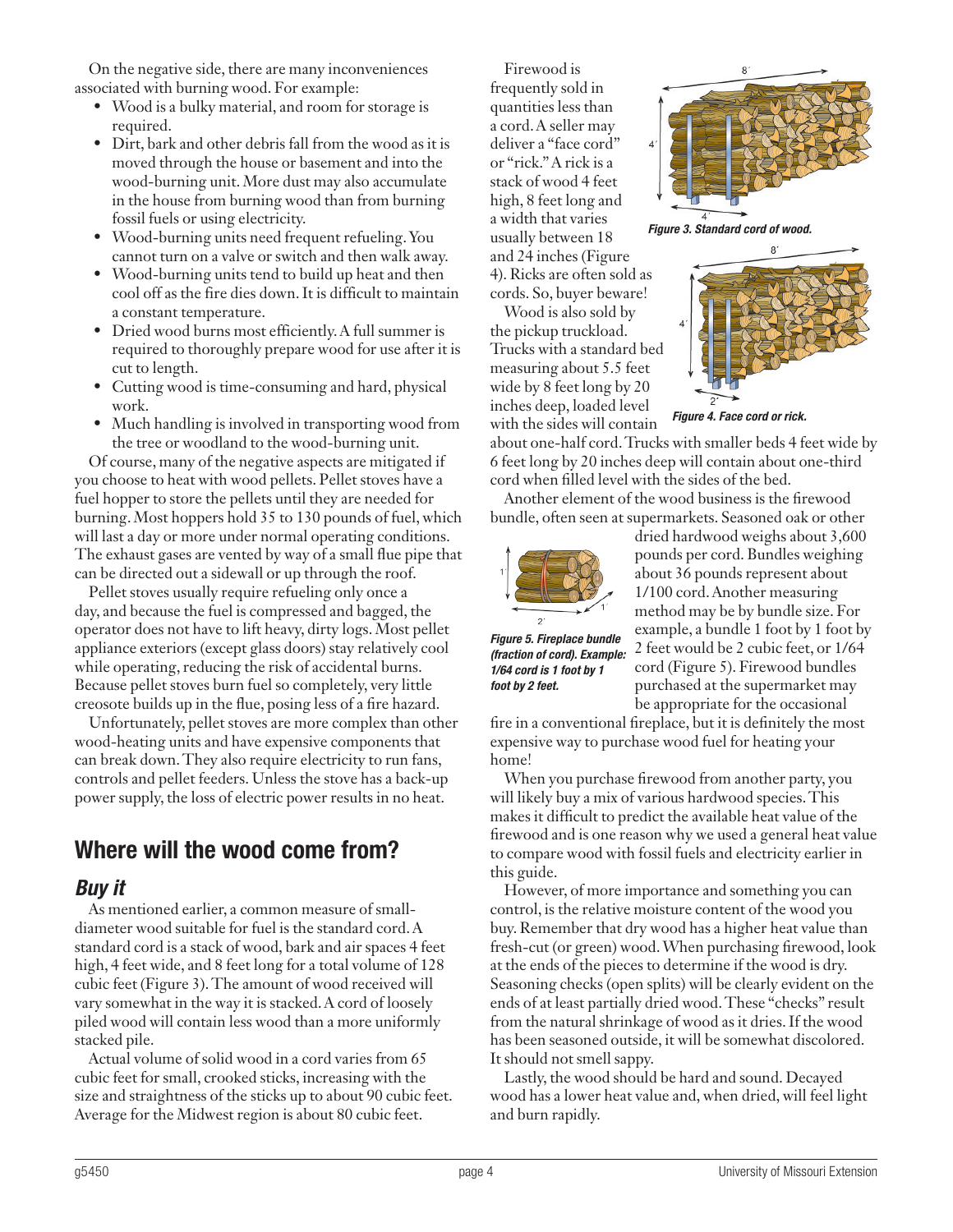Missouri law requires that in the sale of firewood a bill of sale be provided showing the name and address of the purchaser and the seller and the cords or fractions of a cord involved in the sale.

### *Cut it yourself*

If you cut wood wisely, the remaining woodland will be more productive. Owners frequently cut the straight, wellpruned trees for firewood because they split easier than crooked trees with many limbs. This practice, coupled with leaving low-quality trees, reduces woodlots to junk lots.

Cut only those trees that, when removed, will give more room for growth to the most desirable trees in the woodlot. This forest improvement practice can produce an abundance of firewood and will increase the growth rate and ultimate value of the remaining trees (Figure 6).



*Figure 6. If you cut low-quality trees and crooked trees with many limbs for your firewood, you'll help woodland development.*

Following are the most important classes of material you should use for fuel wood (one set of rules does not exactly fit every situation):

- Sound dead trees and logging wastes, such as tops and large limbs
- Diseased or insect-infested trees (if the wood can be burned in a short period of time to prevent pest spreading)
- Brushy, crooked or broken hardwoods
- Trees that have been seriously overtopped and stunted by others
- "Wolf" trees (those with unusually large spreading tops occupying excessive space)
- Undesirable species

Before felling, mark trees to be cut with brightly colored plastic flagging tape. Flagging tape is inexpensive and can be purchased at most home improvement centers or hardware stores. This will help you envision what your

woodlot will look like after the trees are cut. If you think you are removing too many trees, go back and make adjustments. The old carpenter's rule, "Measure twice, cut once" makes good sense also in your woodlot!

In contrast to buying firewood, cutting from your woodlot gives you more control over the types (species) of trees that you use for fuel. Table 2 gives some general ratings to help guide you in deciding which trees to burn in your wood-burning unit.

To get the most heat value, allow wood to dry following cutting and splitting. This usually requires several months. Most dense hardwoods require at least one year to season fully.

The more wood surface exposed to air, the faster it dries. Stack the wood in loose piles off the ground. The best place is a storage area exposed to sunlight. Covered storage, open on the sides, helps prevent rewetting from rain or snow.

## Insects in firewood

Today, our forests and woodlots are threatened by a wide array of insects and disease-causing pathogens. Most of the forest pests live just below the bark. For both foreign and domestic pests, one of the major pathways responsible for their spread is through the movement of firewood, whether it is used to heat your home or to provide the aesthetic beauty of a campfire.

Please contact your state agriculture or forestry agency to learn the latest threats to the forests and woodlands in your region. More important, find out if there are any quarantines restricting the movement of firewood in your area. The best advice is to buy or cut your wood locally, and burn it locally.

## Poisonous wood?

Small pieces of wood, or kindling, in combination with paper are frequently used to get a wood fire started. Leftover scraps of lumber from building and construction sites are a convenient source of kindling materials. However, some of the wood frequently used in building is treated with chemicals to prevent decay and insect attack and should not be used for home fuel because of the poisonous nature of the preservatives. Wood treated with the common salt type preservatives is usually light to bright green or light brown in color. Other preservatives leave the wood oily. Creosote leaves wood dark brown to black.

## Wood ashes

Wood ashes have some value as a lawn and garden fertilizer. Native Midwest woods seldom contain over 1 percent ash on an oven-dry basis, or about 36 pounds per cord of dense, air-dried wood. This ash consists of 50 to 70 percent calcium or lime, 6 to 8 percent potassium, insignificant amounts of phosphorous, and no nitrogen. The use of 25 pounds of wood ash per 1,000 square feet on home gardens will meet potassium requirements and help